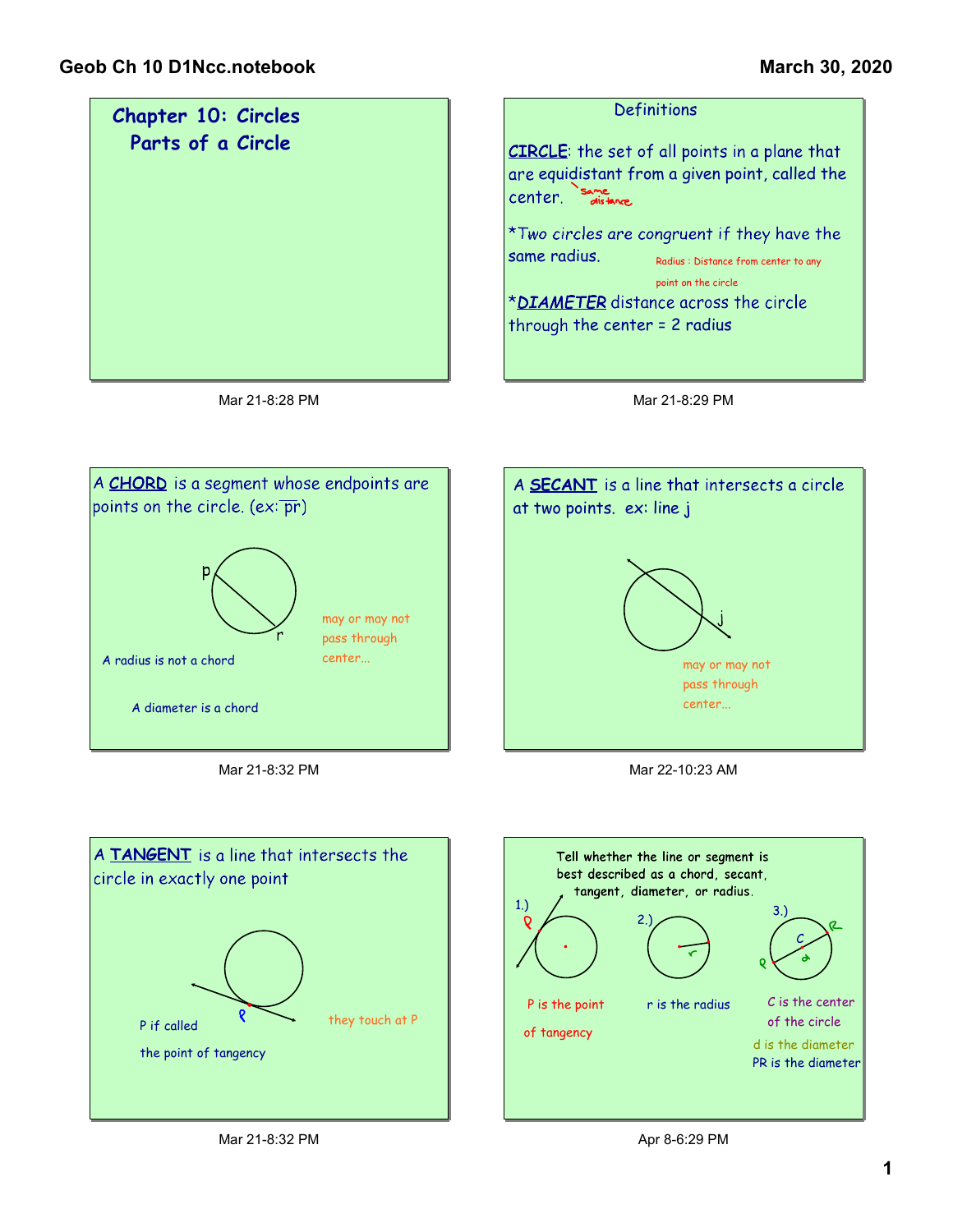## Geob Ch 10 D1Ncc.notebook

## March 30, 2020



Apr 8-6:30 PM







Apr 8-6:30 PM